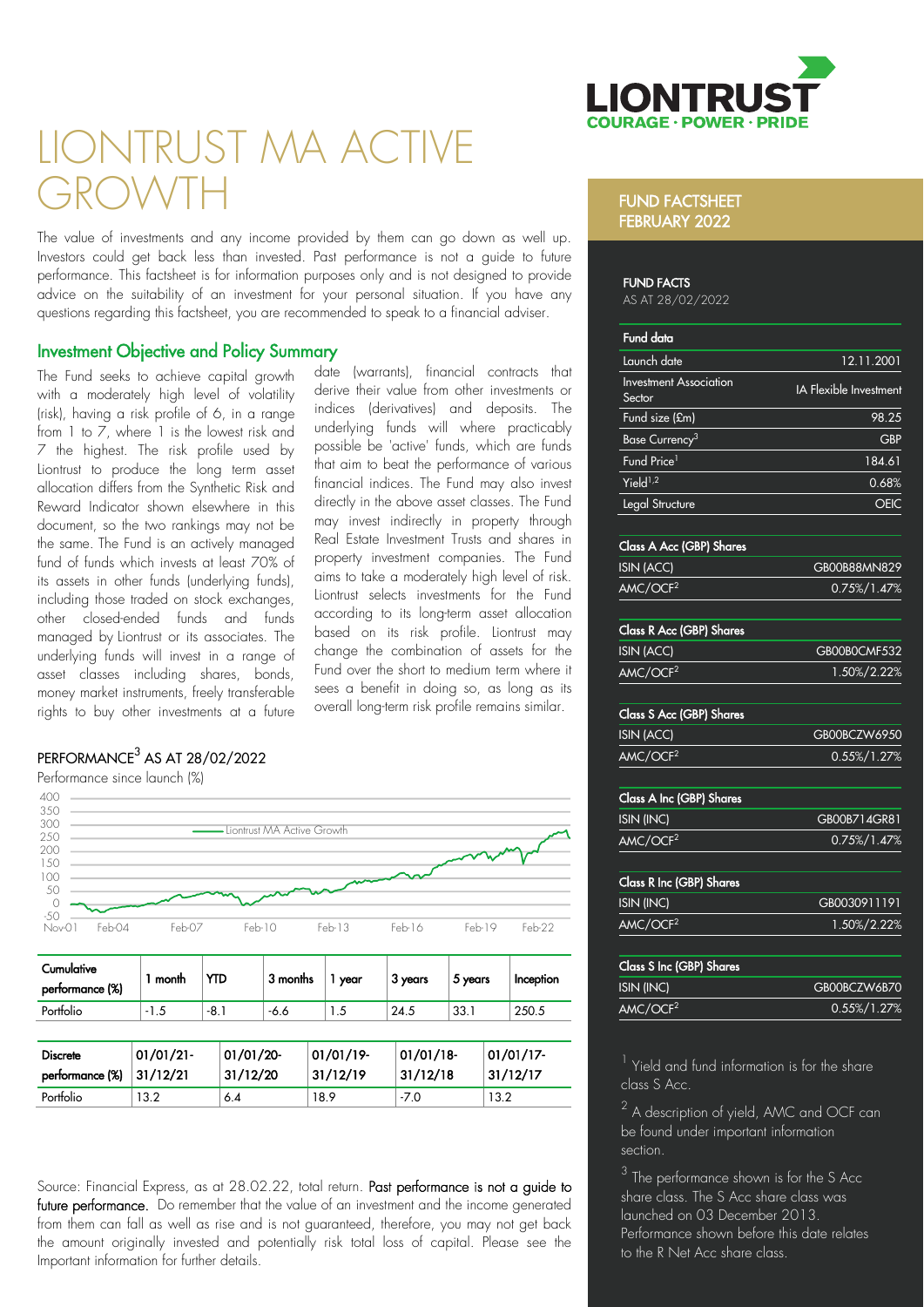# Fund factsheet Liontrust MA Active Growth FEBRUARY 2022 **Page 2 / 4**

# Fund Manager(s)

John Husselbee, James Klempster, Paul Kim, Mayank Markanday and Jen Causton

# **Commentary**

The ongoing situation in Ukraine has dominated market sentiment and caused significantly higher levels of volatility. This is expected to have an impact on global corporate and consumer confidence, particularly given the likely impact on oil prices. The price of oil is already above \$100 per barrel, the highest since August 2014, and a prolonged spell of energy inflation could mean overall higher inflation takes longer to dissipate. The combination of these issues has seen markets, including the technology heavy Nasdaq in the US fall into bear territory, down over 20% from its recent highs. However, most other major markets have fared better. Depending on how things develop, we may see central banks tread more carefully in terms of expected interest rate rises. While the

# Top holdings as at 28/02/2022

general direction of rates will ultimately be upwards, whatever happens in Europe, our view is that the pace of hiking will be slower than consensus has priced in. We believe that periods such as these demonstrate the importance of having a robust and disciplined multi-asset process which enables our investment team to make good long-term decisions rather than focusing on short-term, sentiment driven volatility. Despite recent global events, we remain positive on the outlook for markets overall, albeit acknowledging there will be more volatility and uncertainty, and returns are likely to be lower than enjoyed in a stellar 2021 for equities. The investment team remain vigilant about future risks and continue to seek long term investment opportunities in the fund through a diverse mix of asset classes, managers, and styles.

|                                              | %     |
|----------------------------------------------|-------|
| Baillie Gifford - Japanese                   | 10.65 |
| BlackRock - European Dynamic                 | 9.30  |
| Artemis - Income                             | 8.42  |
| Ossiam - Shiller Bely Cap US Sector Value TR | 6.49  |
| BlackRock - Advantage US Equity Fund         | 5.96  |
| JOHCM - UK Dynamic Fund                      | 5.77  |
| GLG - Japan Core Alpha                       | 5.31  |
| CF Lindsell Train - UK Equity                | 5.30  |
| BlackRock - iShares MSCI UK Small Cap        | 5.19  |
| BlackRock - Emerging Markets Fund            | 5.19  |
| Total                                        | 67.58 |
| Total number of holdings                     | 25    |

## KEY FUND FACTS AS AT 28/02/2022

**MILLION** funds under management

£98

holdings spread across 6 geographical regions

25

percent yield (not guaranteed)

0.68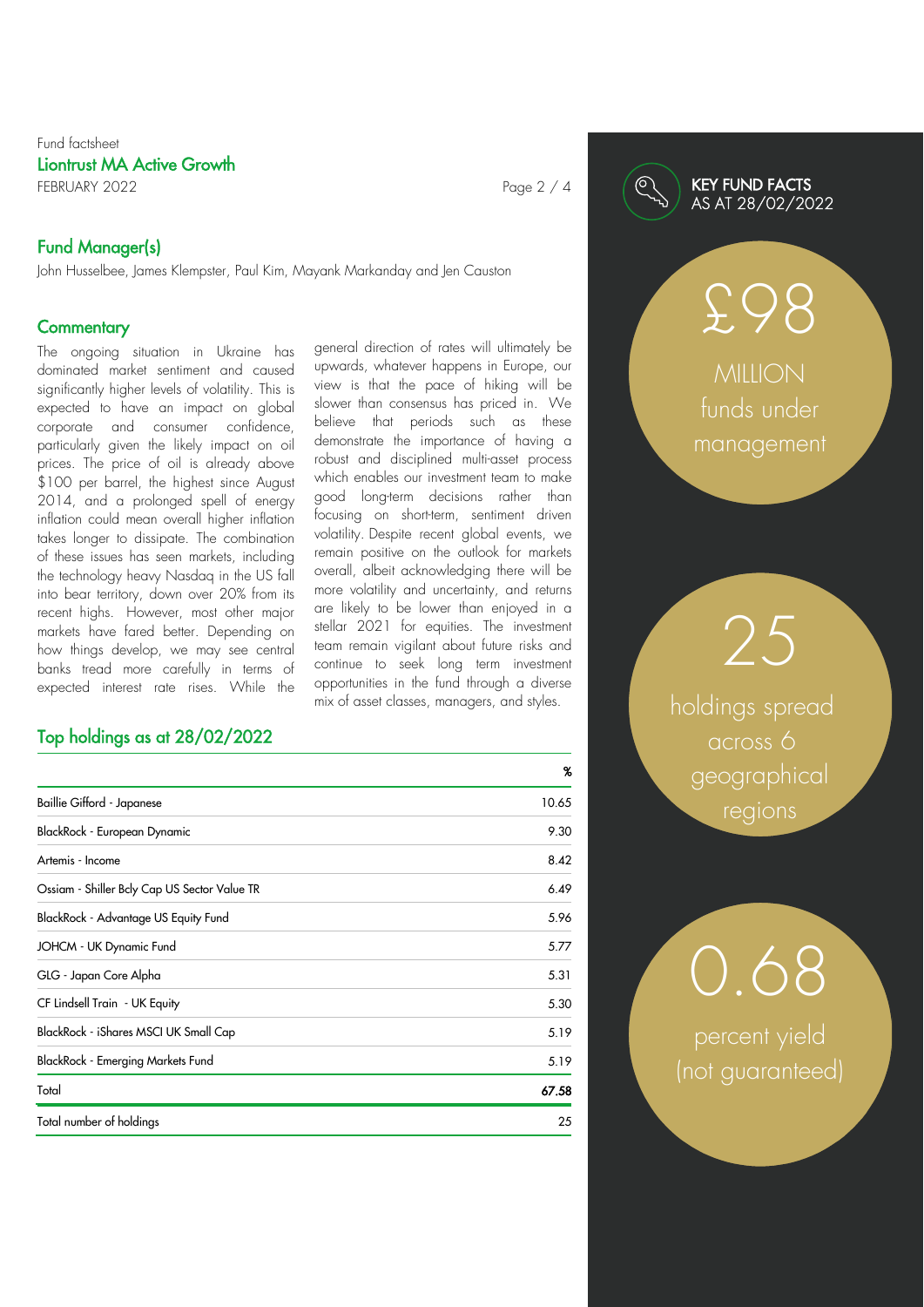# Fund factsheet Liontrust MA Active Growth FEBRUARY 2022 **Page 3 / 4**



| Fund data                  |        |
|----------------------------|--------|
| <b>UK Equity</b>           | 29.80% |
| North America Equity       | 25.56% |
| Japan Equity               | 15.96% |
| <b>Europe ex-UK Equity</b> | 11.49% |
| <b>EM Equity</b>           | 7.69%  |
| • Developed Asia Equity    | 5.63%  |
| <b>Property</b>            | 2.03%  |
| Cash and Cash Equivalents  | 1.84%  |

#### RISK AND REWARD **INDICATOR Potentially Potentially** lower reward higher reward  $(2)$  $(3) (4)$  $\bullet$  $(6)$  $(7)$

This risk indicator is based on historical data and may not be a reliable indication of the future risk profile. The category may shift over time and is not guaranteed.

Funds of category 5 have shown in the past a medium to high volatility. The volatility describes how much the value of the fund went up and down in the past. The shares of a fund of category 5 might be subject to medium to high price fluctuations based on the historical volatility observed.

The following are additional risks not covered by the risk and reward category:

Credit Risk: There is a risk that an investment will fail to make required payments and this may reduce the income paid to the fund, or its capital value.

Counterparty Risk: The insolvency of any institutions providing services such as safekeeping of assets or acting as counterparty to derivatives or other instruments, may expose the Fund to financial loss.

Liquidity Risk: If underlying funds suspend or defer the payment of redemption proceeds, the Fund's ability to meet redemption requests may also be affected.

Interest Rate Risk: Fluctuations in interest rates may affect the value of the Fund and your investment.

Derivatives Risk: Some of the underlying funds may invest in derivatives, which can, in some circumstances, create wider fluctuations in their prices over time.

Emerging Markets: The Fund may invest in less economically developed markets (emerging markets) which can involve greater risks than well developed economies.

Currency Risk: The Fund invests in overseas markets and the value of the Fund may fall or rise as a result of changes in exchange rates.

Due to rounding and the exclusion of cash lines, the figures shown in the geographical and sector allocations may not add up to 100% and the allocations may change.